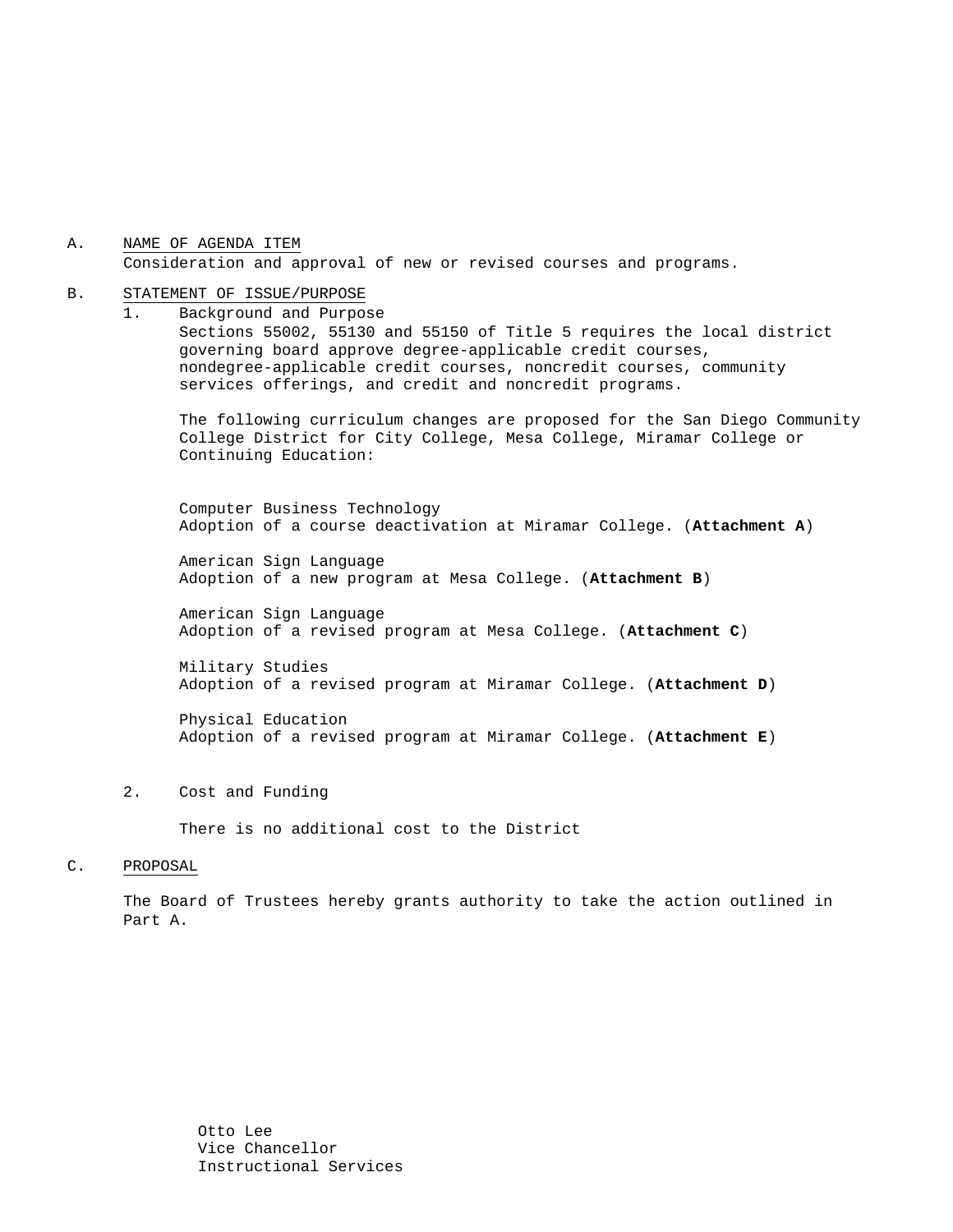Adoption of a course deactivation at Miramar College.

Proposed course deactivation at Miramar College (no longer at any college):

### **111 Introduction to Windows 95**

#### **12 - 13.5 hours lecture, 12 - 13.5 hours lab, 1 unit Grade Only**

*Advisory:* English 48 and English 49, each with a grade of "C" or better, or equivalent, or Assessment Skill Levels R5 and W5. Computer Business Technology 103 with a grade of "C" or better, or equivalent. *Limitation on Enrollment:* This course is not open to students with previous credit for Office Information Systems 152B. This basic course presents an overview of the features of the Microsoft Windows 95 operating system and the components of the Windows 95 desktop. In this hands-on course, students learn to start programs; execute commands; open data files; manage files, disks, and folders; and customize the desktop. This course, or sections of this course, may be offered through distance education. (FT) Associate Degree Credit & transfer to CSU and/or private colleges and universities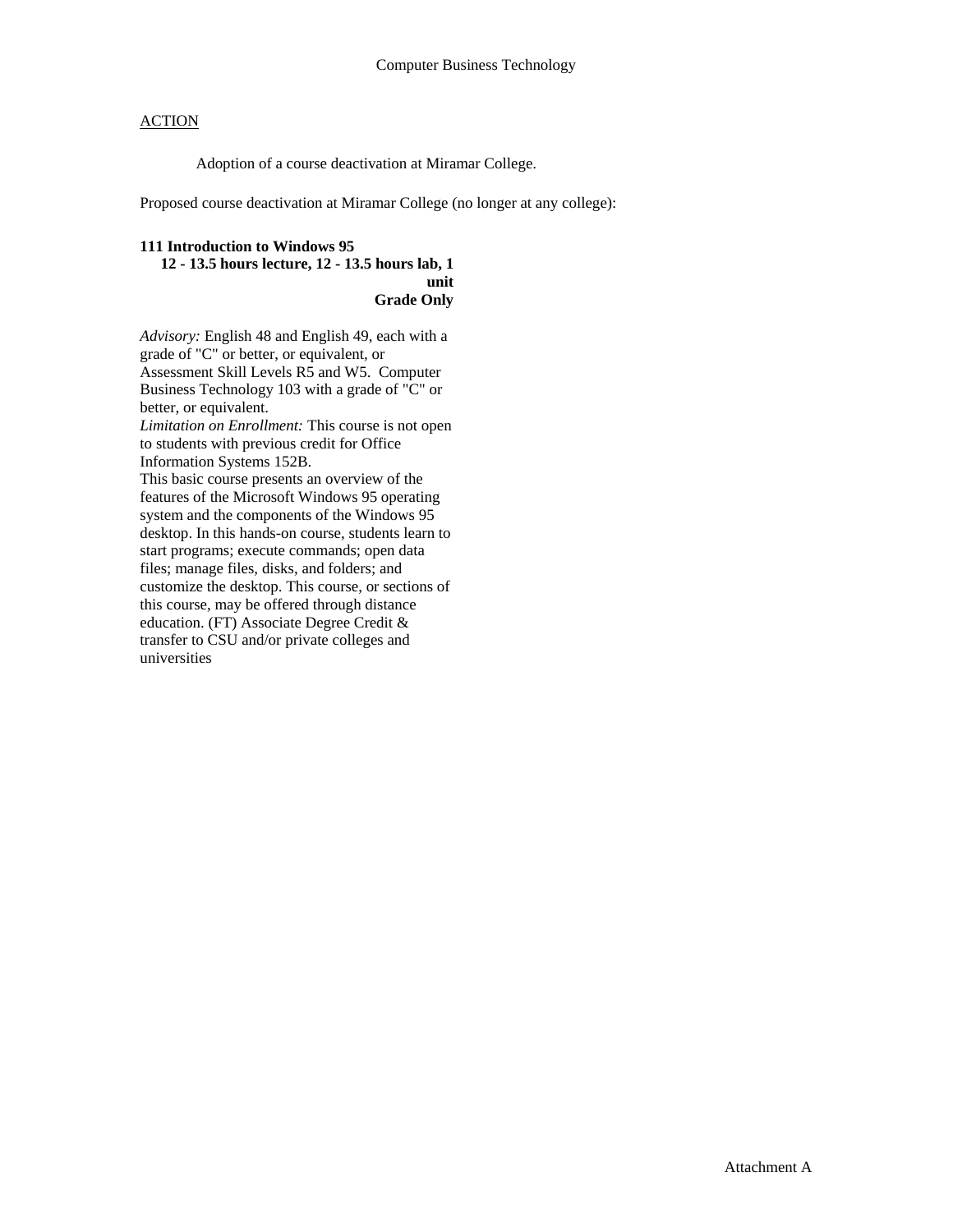Pursuant to Section 78016 of the Education Code, the following is a program review summary: American Sign Language Studies Program

| $\mathsf{A}$ . | Labor Market Information <sup>1</sup> : | The annual average number of persons employed in the American<br>Sign Language Studies program area is 48,500 in San Diego<br>County in the 2006-2009 Employment year. Approximately<br>11,640 new job openings are projected through 2016. |
|----------------|-----------------------------------------|---------------------------------------------------------------------------------------------------------------------------------------------------------------------------------------------------------------------------------------------|
| <b>B.</b>      | Duplication <sup>2</sup> :              | None.                                                                                                                                                                                                                                       |
| $C_{\cdot}$    | Effectiveness <sup>3</sup> :            | Program Area OR the projected enrollment 600 students for the<br>2009-2010 year in a New Program area.                                                                                                                                      |

- 1. Information was obtained from https://www.rid.org and http://www.bls.gov/oco/ocos175.htm#emply
- 2. Information was obtained from https://www.rid.org/acct-app/index.cfm?action=search.ITP& OrgName=&ProgramTypes=&City=&State=CA&SearchVar=1
- 3. Information was obtained from Fall 2009 class enrollment numbers as presented by http://schedule.sdccd.edu/index.cfm?action=search\_class

### ACTION

Adoption of a new program at Mesa College.

Proposed new program at Mesa College:

## **Certificate of Achievement American Sign Language Studies**

| <b>Courses Required for the Major:</b>                | Units |
|-------------------------------------------------------|-------|
| AMSL 104 Introduction to Deaf Culture 3               |       |
| AMSL 105 Implications of Deafness 3                   |       |
|                                                       |       |
| AMSL 115 American Sign Language Level I 4             |       |
| AMSL 115L American Sign Language I (Lab) 1            |       |
| AMSL 116 American Sign Language Level II 4            |       |
| AMSL 116L American Sign Language II (Lab) 1           |       |
| AMSL 215 American Sign Language Level III 4           |       |
| AMSL 215L American Sign Language III (Lab) 1          |       |
| AMSL 216 American Sign Language Level IV 4            |       |
| AMSL 216L American Sign Language IV (Lab) 1           |       |
| AMSL 225 Introduction to Linguistics of American Sign |       |
|                                                       |       |

**Total Units = 31** 

# **Associate in Arts Degree American Sign Language Studies**

**Courses Required for the Major:** 

| Units                                            |
|--------------------------------------------------|
| AMSL 104 Introduction to Deaf Culture 3          |
|                                                  |
| AMSL 108 Fingerspelling for Interpreters  2      |
| AMSL 115 American Sign Language Level I  4       |
| AMSL 115L American Sign Language I (Lab) 1       |
| AMSL 116 American Sign Language Level II 4       |
| AMSL 116L American Sign Language II (Lab) 1      |
| AMSL 215 American Sign Language Level III 4      |
| AMSL 215L American Sign Language III (Lab)1      |
| AMSL 216 American Sign Language Level IV  4      |
| AMSL 216L American Sign Language IV (Lab)1       |
| AMSL 225 Introduction to Linguistics of American |
|                                                  |
| Total Units $= 31$                               |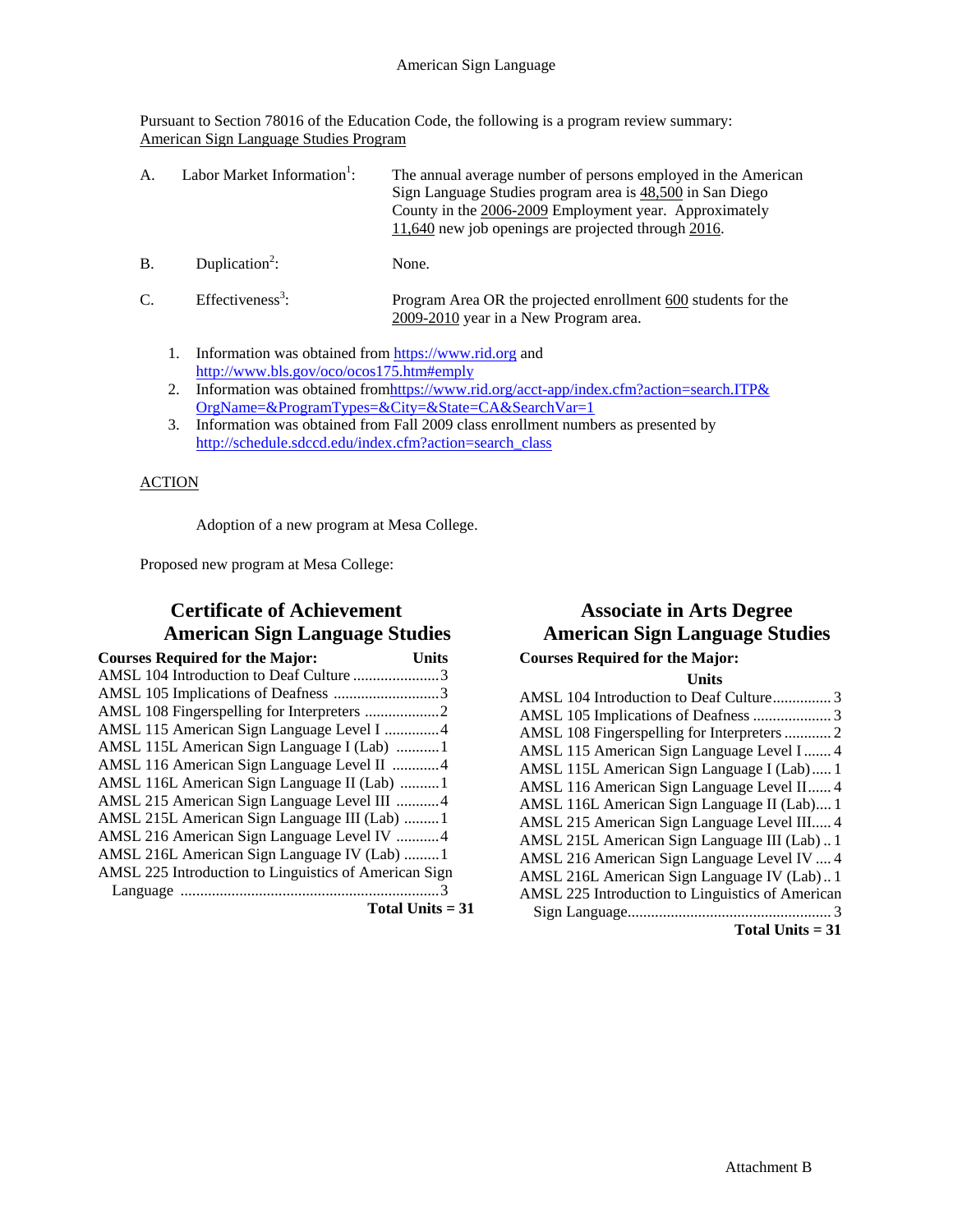Adoption of a program revision at Mesa College.

Proposed program revision at Mesa College:

## **Certificate of Achievement American Sign Language Interpreting-English Interpretation**

| <b>Courses Required for the Major:</b>                  | Units |
|---------------------------------------------------------|-------|
| AMSL 104 Introduction to Deaf Culture 3                 |       |
|                                                         |       |
| <b>AMSL 107 American Sign Language: Fingerspelling2</b> |       |
| AMSL 108 Fingerspelling for Interpreters 2              |       |
|                                                         |       |
|                                                         |       |
| AMSL 207 Sign-to-Voice Interpreting I3                  |       |
| AMSL 208 Sign-to-Voice Interpreting II3                 |       |
| AMSL 209 Professional Aspects of Interpreting3          |       |
| AMSL 210 Introduction to Specialized Settings3          |       |
| <b>AMSL 216 American Sign Language Level IV4</b>        |       |
| AMSL 225 Introduction to Linguistics of American        |       |
|                                                         |       |
| AMSL 276 Field Work in Interpreting 3                   |       |
| Total Units $=$ 32                                      |       |

## **Associate in Arts Degree American Sign Language Interpreting-English Interpretation**

| <b>Courses Required for the Major:</b>                    | Units |
|-----------------------------------------------------------|-------|
|                                                           |       |
|                                                           |       |
| <b>AMSL 107 American Sign Language: Fingerspelling. 2</b> |       |
| AMSL 108 Fingerspelling for Interpreters  2               |       |
|                                                           |       |
|                                                           |       |
|                                                           |       |
|                                                           |       |
| AMSL 209 Professional Aspects of Interpreting 3           |       |
| AMSL 210 Introduction to Specialized Settings  3          |       |
| AMSL 216 American Sign Language Level IV  4               |       |
| AMSL 225 Introduction to Linguistics of American          |       |
|                                                           |       |
|                                                           |       |
| Total Units $= 32$                                        |       |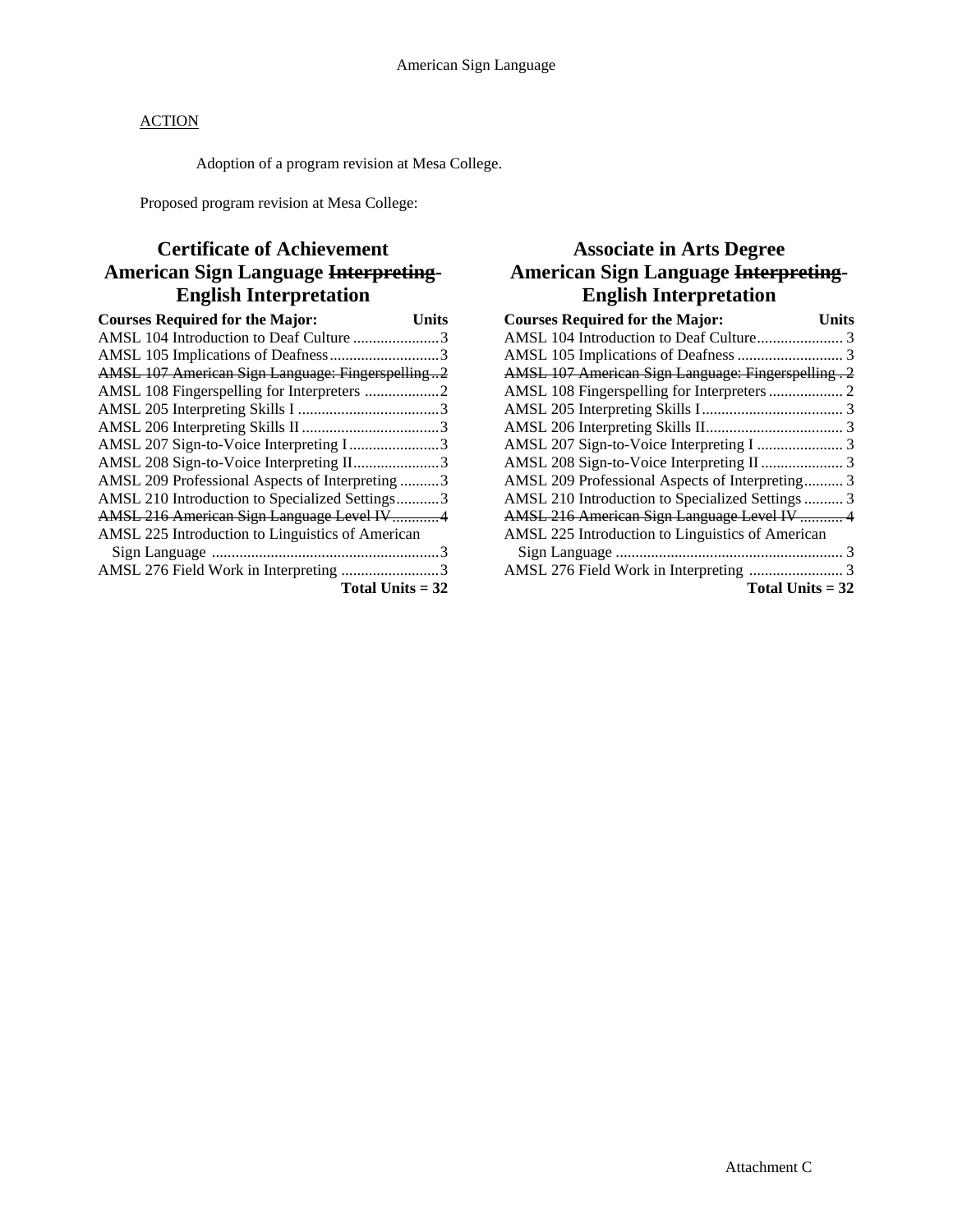Adoption of a program revision at Miramar College.

Proposed program revision at Miramar College:

# **Certificate of Achievement Military Studies**

| <b>Courses Required for the Major:</b>               | Units |
|------------------------------------------------------|-------|
| MILS 101 Introduction to Military Science 2          |       |
| MILS 110 Leadership Theory and Practice 3            |       |
| MILS 120 Military Justice, Ethics, and the Law of    |       |
|                                                      |       |
| MILS 200 201 Applied Military Leadership 2           |       |
| ENGL 101 Reading and Composition or                  |       |
| BUSE 119 Business Communications 3                   |       |
| POLI 102 The American Political System 3             |       |
| <b>Select Three Units from the Following:</b>        |       |
| AVIA 125 Aviation and Airport Management 3           |       |
| AVIA 128 Group Dynamics for High Risk Teams 3        |       |
|                                                      |       |
| BUSE 201 Business Organization and Management 3      |       |
| MILS 270 Work Experience in Military Leadership. 1-4 |       |
| SUPR 101 Introduction to Supervision 3               |       |
| SUPR 115 Management and Organization for             |       |
|                                                      |       |
| Total Units = 19                                     |       |